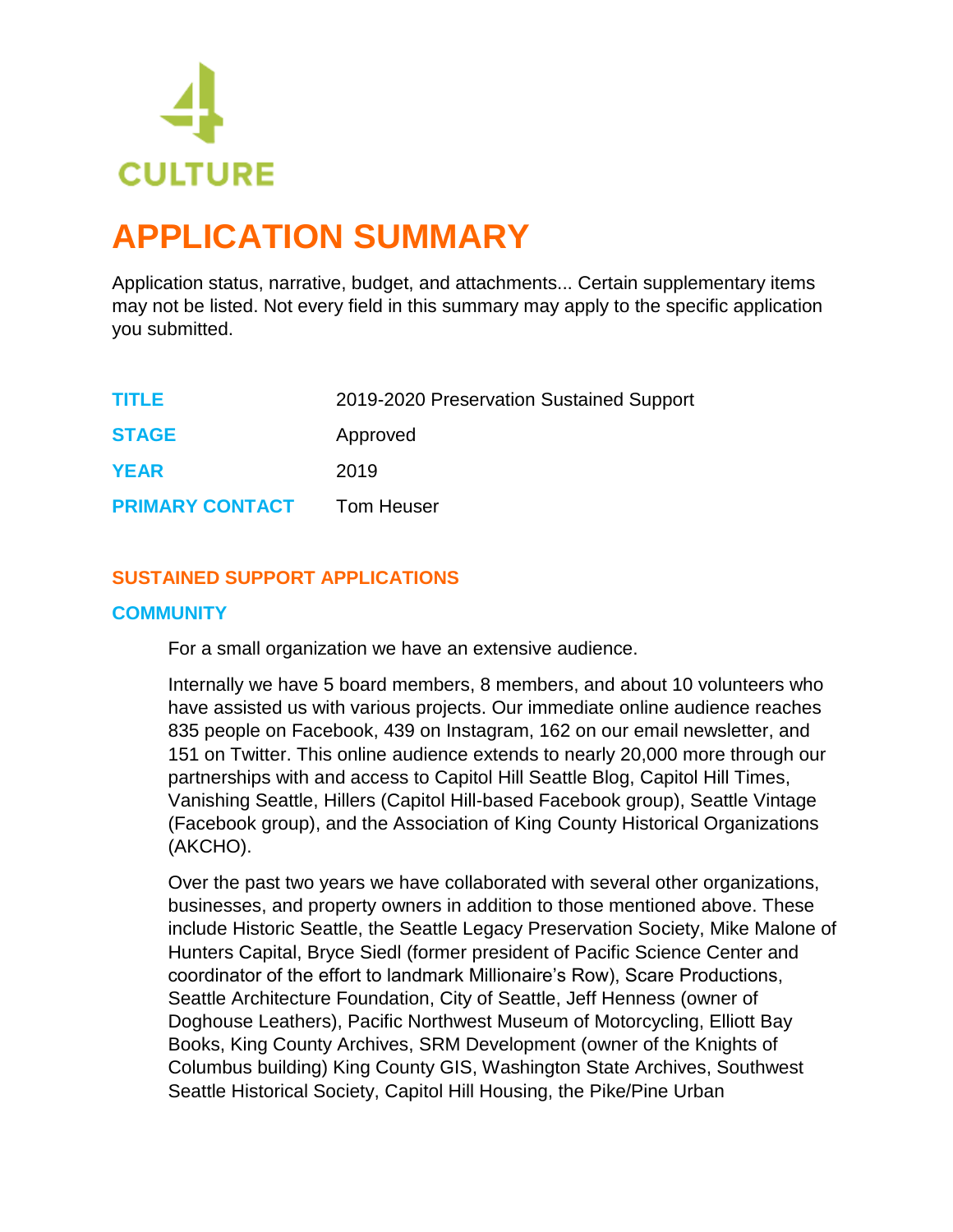Neighborhood Community Council, King 5, and KNKX 88.5 FM. The last two interviewed us for some of the original research and writing work we've done.

### **FUTURE**

Our major goals over the next two years are as follows. To continue advocating for historic places and educating the public about them, to further engage the public with tours of these historic places (some in partnership with Atlas Obscura), to resume our project with Hunters Capital to install plaques on landmarks and other historically significant buildings, to make significant progress on our historical 3-D map of the neighborhood, to design a logo, to start a preservation (and/or heritage) internship program, find a treasurer for the board, build up our membership, to be compensated for the work we do, and to fully fund subscriptions to web-based research tools such as ancestry.com, newspapers.com, and genealogybank.com. Our strategy to achieve these goals will be to have a more detailed goal-setting meeting before the end of the year in which each project will be fully defined and assigned with specific deliverables to be delivered by a specific time. We will each evaluate each other's progress and invite members and the community to do so as well at our regular community meetings and will each be responsible for holding each other accountable to our tasks.

#### **MANAGEMENT**

After our founding in January of 2017, we initially recruited board members and volunteers and brainstormed our mission and direction. By that July, we obtained state non-profit status and by January of 2018 501(c)3 status. During our first year, we focused on heritage education through research, storytelling, and trivia nights. During our second year, we refocused our attention toward preservation by ensuring at-risk historical buildings were properly reviewed by the city, pushing for the preservation of historic character in new buildings, and co-writing a landmark nomination with Historic Seattle.

We make decisions and plan for the future through discussion amongst the board, members, and the community at our bi-monthly meetings and otherwise over email between those meetings. We have bylaws that clearly define our roles, guide our actions, and empower the board and membership to vote on decisions when needed. Our board and volunteers bring a variety of relevant skills and experience to the organization. Among these are management, admin and clerical work, research, writing, education, outreach and recruiting, event planning, web and graphic design, as well as intimate knowledge of and direct experience with the city's landmarks board and the landmarks ordinance.

#### **PROGRAMMING**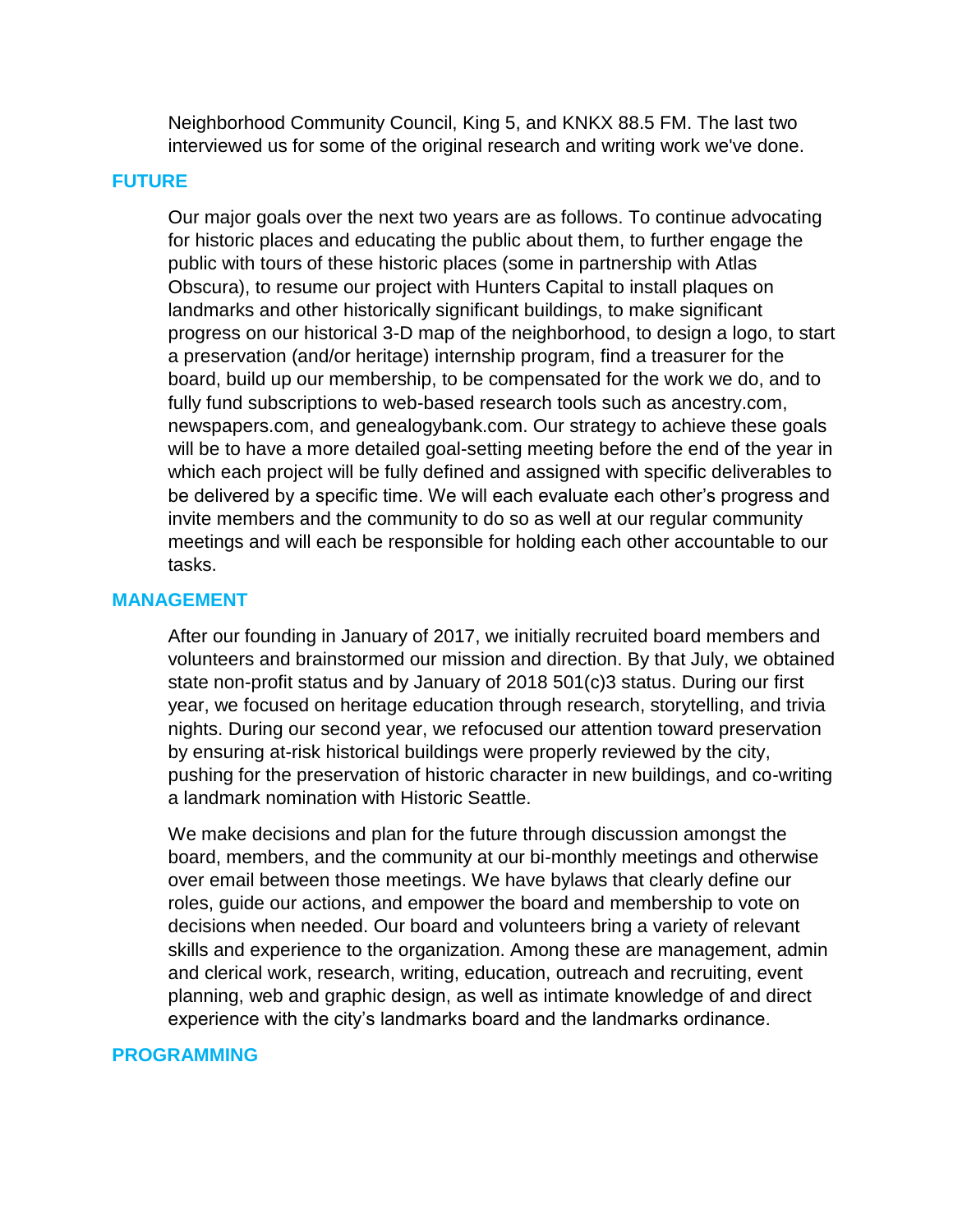There are three programs of which we are particularly most proud. These programs consist of preservation advocacy, community meetings, and online engagement (social media, blog, and newsletter).

Preservation advocacy became a major and wide-ranging component of our activities this year, as we nimbly responded to immediate community needs. We expressed dismay at the demolition of the landmarked Galbraith House, reported on what lead to it, and advocated with Historic Seattle to avoid the same happening to the P. J. Sullivan House. The society supported nominations and participated directly in the research and writing of the Roy Vue Apartments landmark nomination. We began communicating directly with city staff on new project proposals that put potential landmarks at risk, such as the Avon Apartments at 825 E Denny Way currently in review, and Conover House at 1620 16th Ave, which Seattle's Department of Neighborhoods determined will require a landmark nomination. We also joined efforts to ensure our neighborhood's historic character carries forward in new designs by reviewing and contributing to the city's revision of the neighborhood's design guidelines and attending design review meetings to encourage architects to incorporate historic character into their designs. Examples of the latter include the proposed development at 1208 Pine Street (Pivot) and the twin developments at 1732 and 1812 Broadway (Modera).

Our community meetings typically occur at the Capitol Hill branch of the Seattle Public Library on a monthly to bi-monthly basis, drawing between 8 to 30 people who range in age from their 20s to 70s. At these meetings we've engaged and educated the public at large through rigorous discussion and presentations (both by city staff and community members) of preservation policy issues including zoning law, design review, and the landmarks ordinance. These meetings are a conversation with community members and representatives of other organizations such as Historic Seattle in which we exchange information on preservation issues in the neighborhood. This guides the society's activities through actionable feedback.

Our active online presence extends our reach beyond our community meetings. Over the past two years, we have written 23 stories on our blog including summaries of preservation topics at meetings, in-depth review and analysis of preservation issues, and education about our existing landmarks. These stories now reach over 160 people through our email newsletter, over 800 followers on our Facebook page and have an extended reach of over 15000 when republished on Capitol Hill Seattle Blog. Our most popular story about the demolition of the landmarked Galbraith house has been viewed 454 times on our blog alone. We also share several historical photographs per week on social media, often highlighting the history of buildings currently at risk of demolition. For instance, our post about Conover House reached over 3000 people and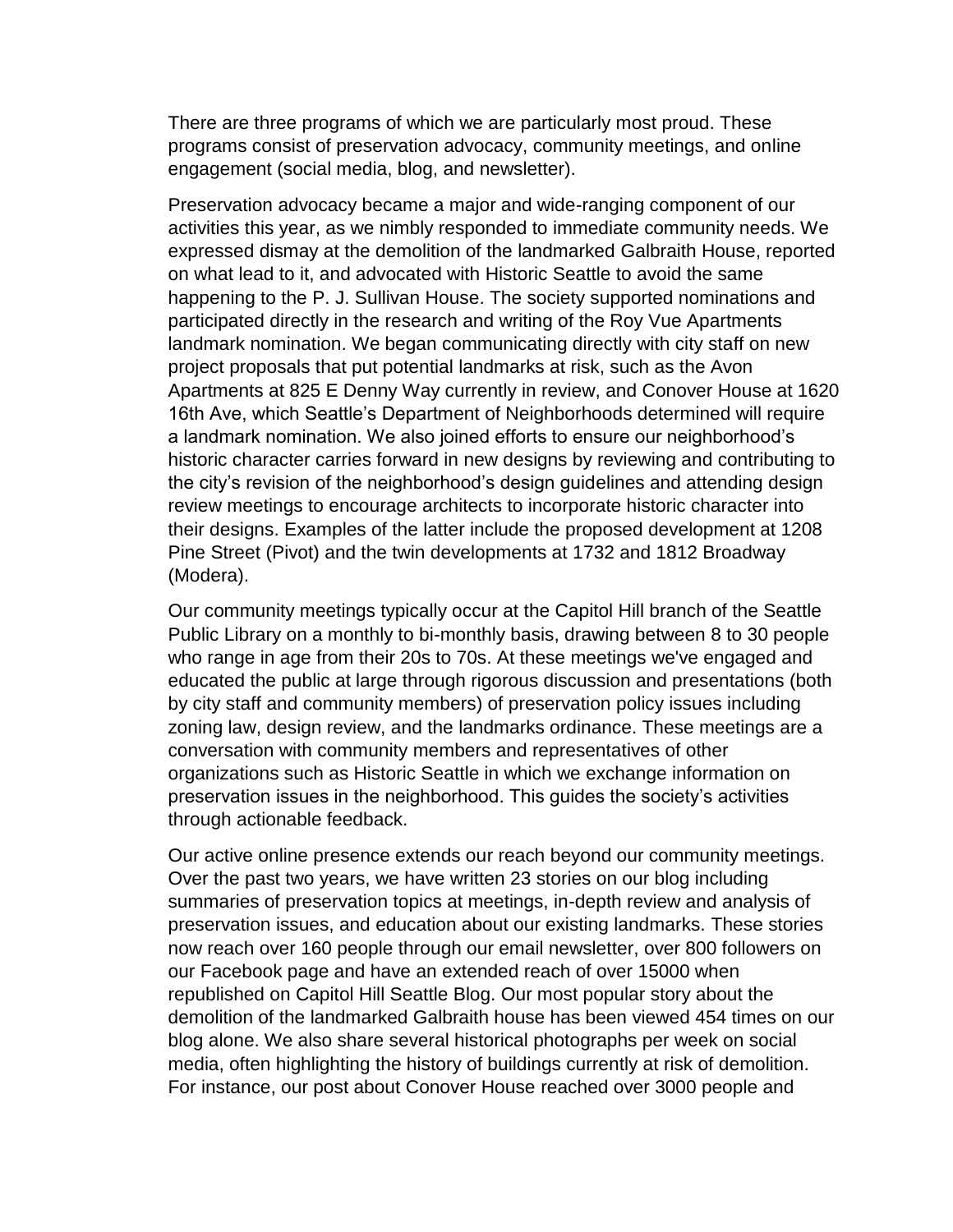accrued 89 reactions and 25 comments. This active online presence has also drawn in additional volunteers.

# **SUPPLEMENTARY MATERIALS**

# **ACTIVITIES**

Community Meeting Location: Capitol Hill Branch of the Seattle Public Library Date: September 23, 2017 Attendance: 11

Community Meeting Location: Capitol Hill Branch of the Seattle Public Library Date: December 2, 2017

Attendance: 15

Holiday Party Location: 906 E John St Date: December 22, 2017 Attendance: 18

Community Meeting Location: Capitol Hill Branch of the Seattle Public Library Date: February 25, 2018 Attendance: 15

Community Meeting Location: Capitol Hill Branch of the Seattle Public Library Date: April 28, 2018 Attendance: 10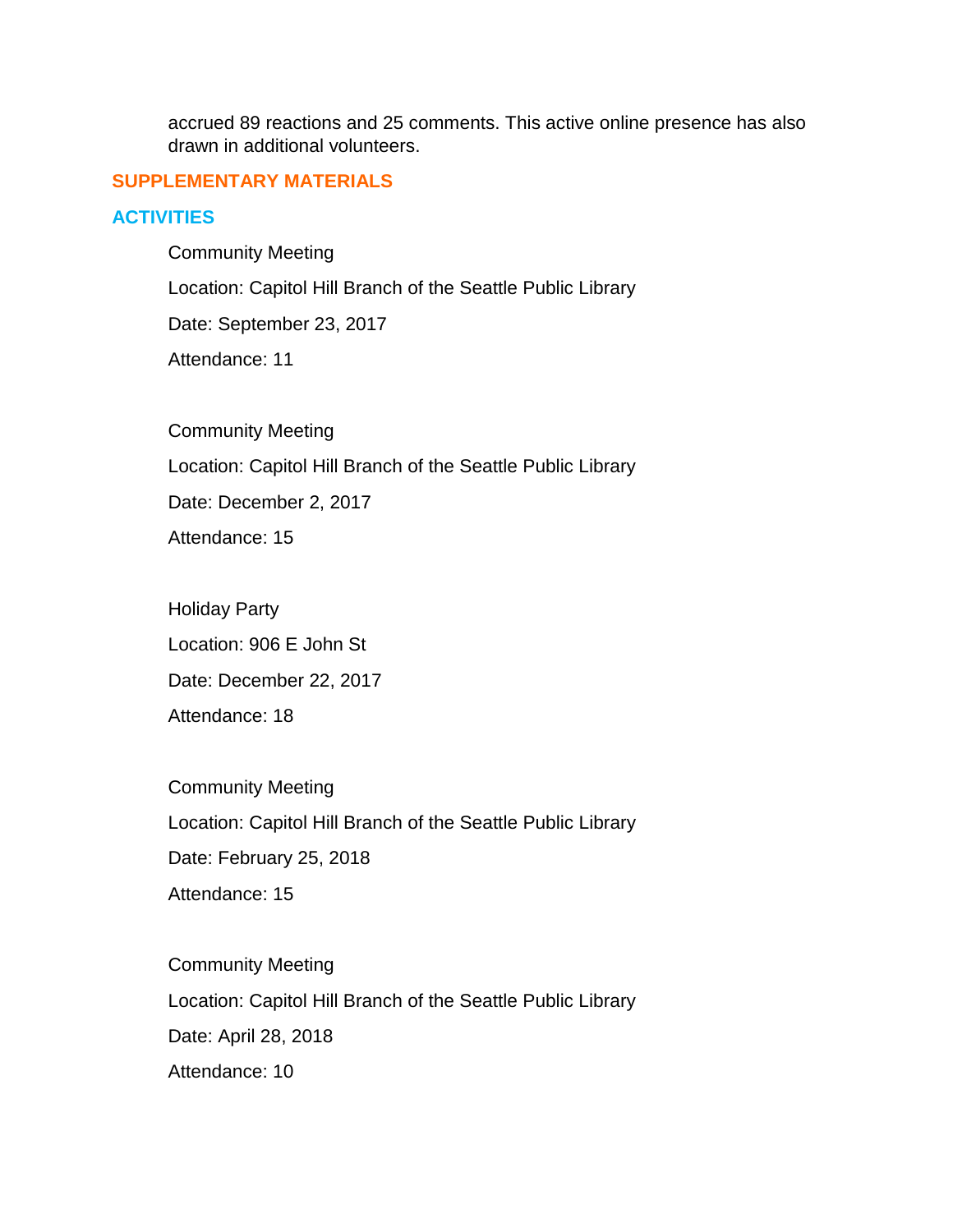Community Meeting Location: Capitol Hill Branch of the Seattle Public Library Date: June 30, 2018 Attendance: 8

Meet and Greet (plus show and tell)

Location: Optimism Brewing

Date: August 26, 2018

Attendance: 9

# **BACKGROUND ACTIVITIES**

Management: public relations, volunteer coordination, organizing meetings, taking notes, record keeping, assisting with social media, website maintenance, grant writing, and research - Tom Heuser (up to 10 hours/week)

Social Media: Curating photographs and other local history content and assisting public relations - Raine Walker (up to 2 hours/week)

Preservation Advocacy: Research, communication with historical organizations and city staff, and attendance at landmark board and design review meetings. - Tom Heuser (up to 10 hours/week)

## **BOARD**

President: Tom Heuser

Bachelor of Arts degree in history from University of Washington. Freelance historian since January of 2015. Co-founder and president of CHHS since Jan, 2017. Volunteered extensively for the Zine Archives and Publishing Project, National Archives, MOHAI, and Seattle Municipal Archives between 2007 and 2012.

## Vice President: Rob Ketcherside

BA in East Asian Studies, MS in Project Management. Engineering Manager at Dell Technologies. Author of Lost Seattle; Landmarks Preservation Board member 2012-2017; Pacific Northwest Historians Guild board member 2010- 2012; MOHAI volunteer of the year 2011.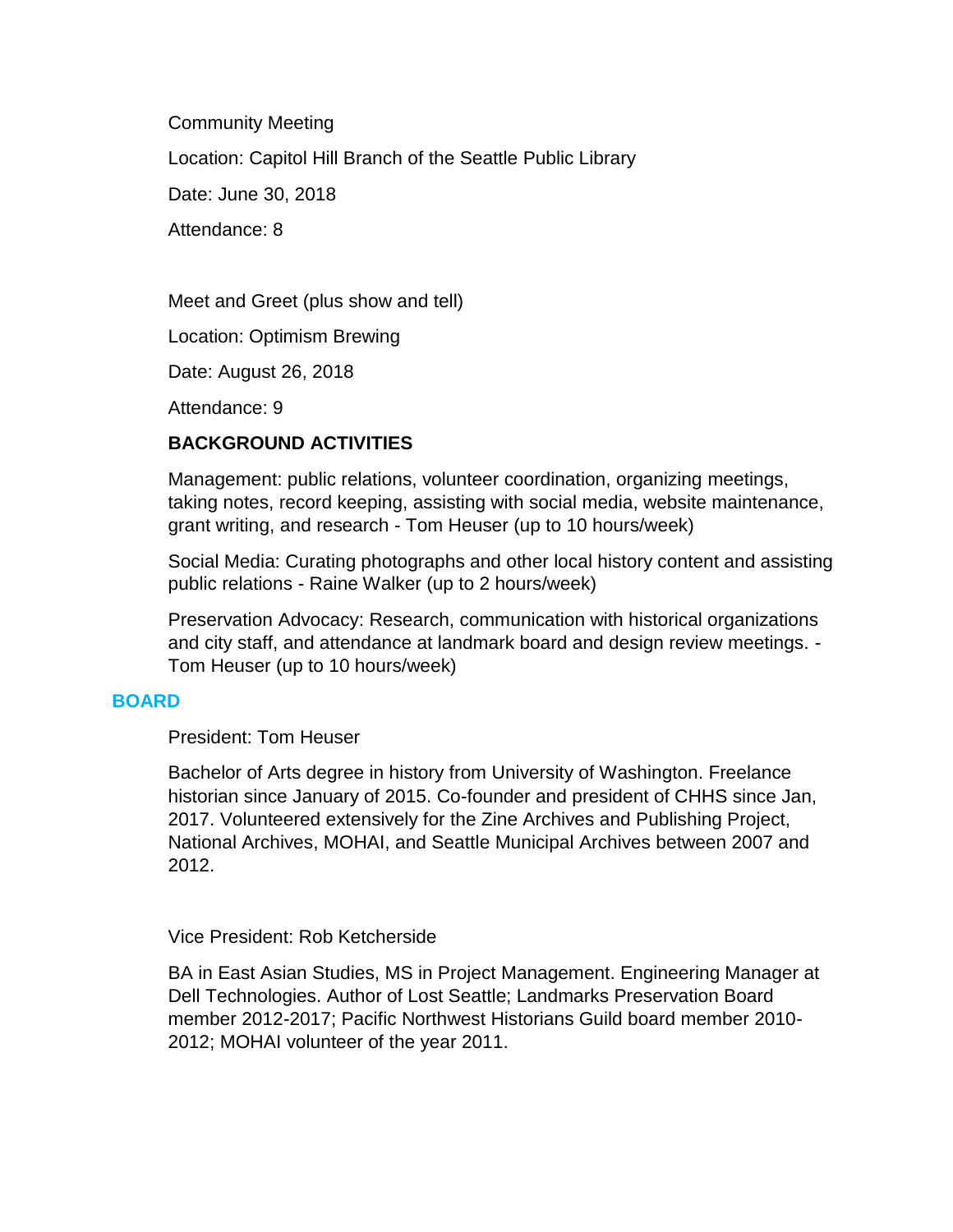#### Secretary: Harriet Wasserman

B.S. in Chemistry, University of Washington. Course work in Computer Science at University of Washington and Western Washington University. Retired IT Services Director, Seattle Central College. Work there included service on space planning and Capital Projects committees as well as coordinating two large renovation projects for the IT department. Early member "Stevens Housing" board which became Capitol Hill Housing. 2017-2018 Interim Administrative Manager, Historic Seattle.

## Advisor: Tamara Bunnell

Earned a Bachelor's degree from Evergreen State College and Master's degree from Columbia University Teachers College. An experienced teacher of Pacific Northwest History. She has served on the education advisory boards of the Experience Music Project and Wing Luke Museum. She is a founder and the current President of the Seattle Legacy Preservation Society and has experience creating history-focused public programming, including an oral history-based play about aspects of WWII that toured in both the Seattle area and England. She is a recipient of the Washington Education Association Leaders in Restructuring Award and a Kip Tokuda Memorial Grant. She is currently the Chapter Head for the Atlas Obscura Society Seattle.

## Outreach and Participation Director: Zach Works

Bachelor's degree in history and community volunteer in housing, hunger issues, and historical preservation. Experienced in recruiting and outreach. Senior Recruiter at Fred Hutch.

## **STAFF**

Technically we do not have any staff as we are an all-volunteer organization. However, we have three regular volunteers worth mentioning in addition to our board of directors.

Raine Walker, Social Media Manager. Estimated time commitment of up to 2 hours per week.

Jim McKendry, Editor. Estimated time commitment to date: about 20 hours.